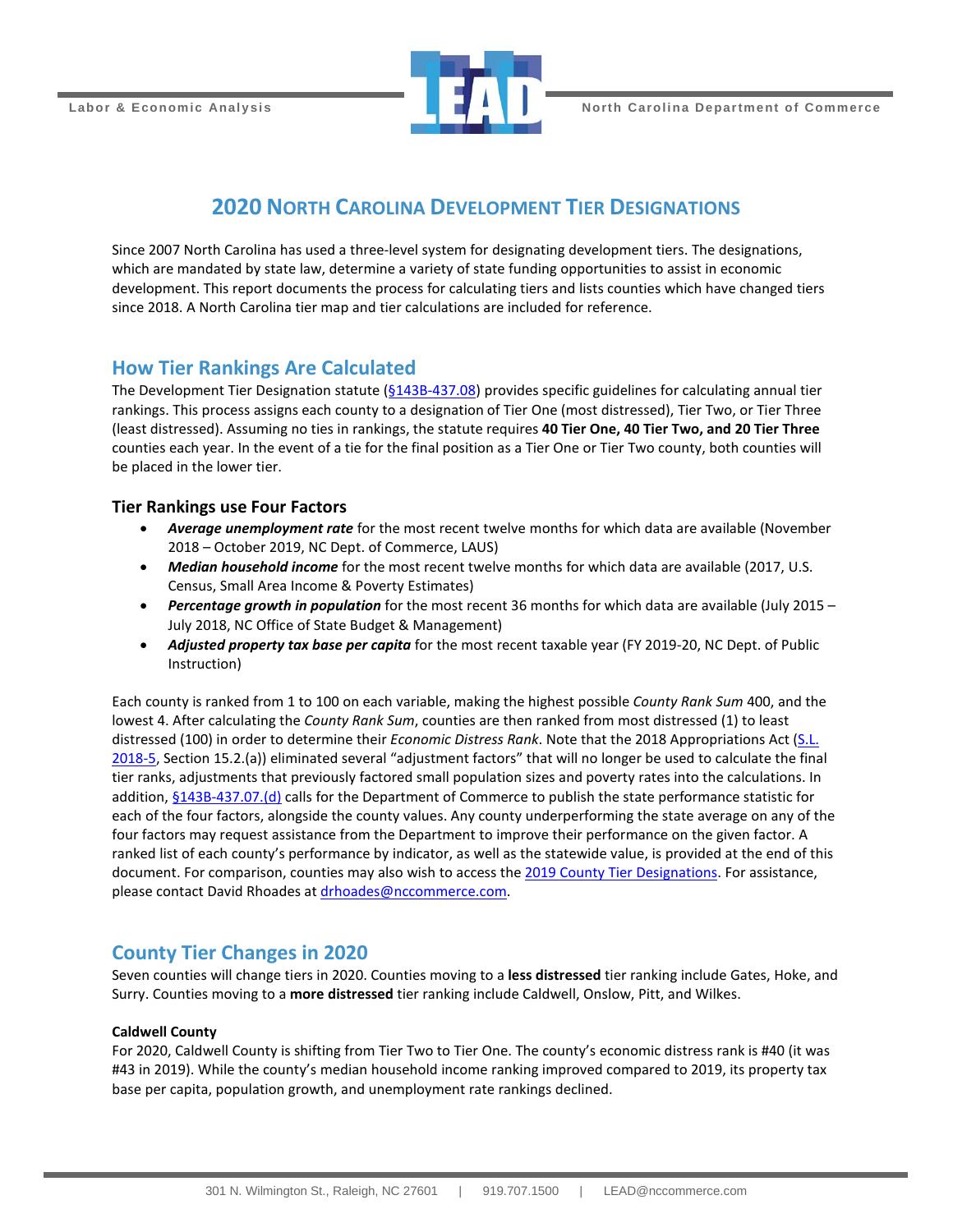#### **Gates County**

For 2020, Gates County is shifting from Tier One to Tier Two. The county's economic distress rank is #52 (it was #36 in 2019). While the county's unemployment rate ranking declined compared to 2019, its property tax base per capita, population growth, and median household income rankings improved.

#### **Hoke County**

For 2020, Hoke County is shifting from Tier One to Tier Two. The county's economic distress rank is #43 (it was #38 in 2019). While the county's population growth and unemployment rate rankings declined compared to 2019, its median household income ranking improved significantly.

#### **Onslow County**

For 2020, Onslow County is shifting from Tier Two to Tier One. The county's economic distress rank is #39 (it was #41 in 2019). The county's property tax base per capita, population growth, and unemployment rate rankings declined compared to 2019.

#### **Pitt County**

For 2020, Pitt County is shifting from Tier Two to Tier One. The county's economic distress rank is #33 (it was #42 in 2019). The county's population growth, median household income, and unemployment rate rankings declined compared to 2019.

#### **Surry County**

For 2020, Surry County is shifting from Tier One to Tier Two. The county's economic distress rank is #45 (it was #34 in 2019). While the county's unemployment rate ranking declined compared to 2019, its property tax base per capita, population growth, and median household income rankings improved.

#### **Wilkes County**

For 2020, Wilkes County is shifting from Tier Two to Tier One. The county's economic distress rank is #34 (it was #50 in 2019). The county's property tax base per capita, population growth, median household income, and unemployment rate rankings declined compared to 2019.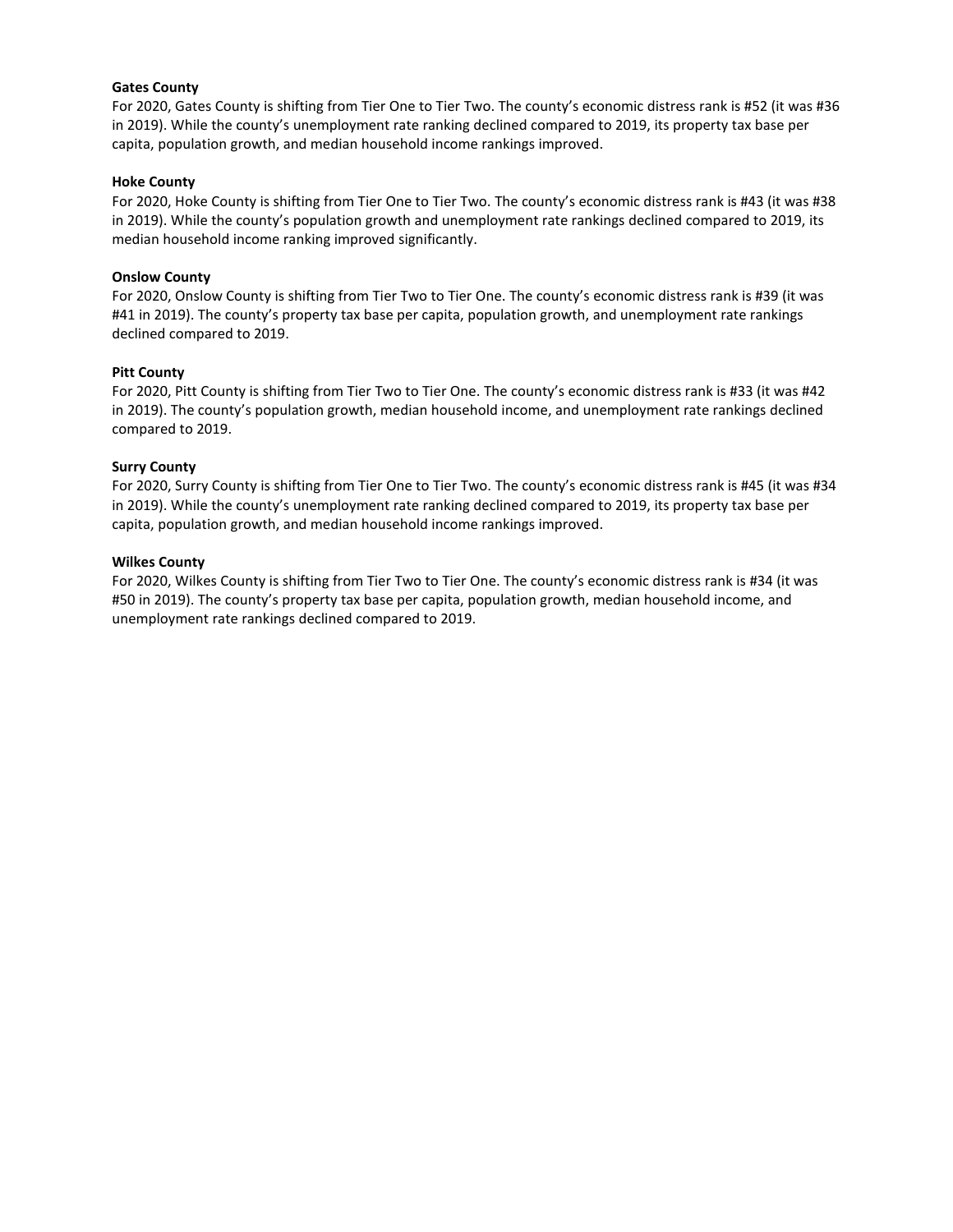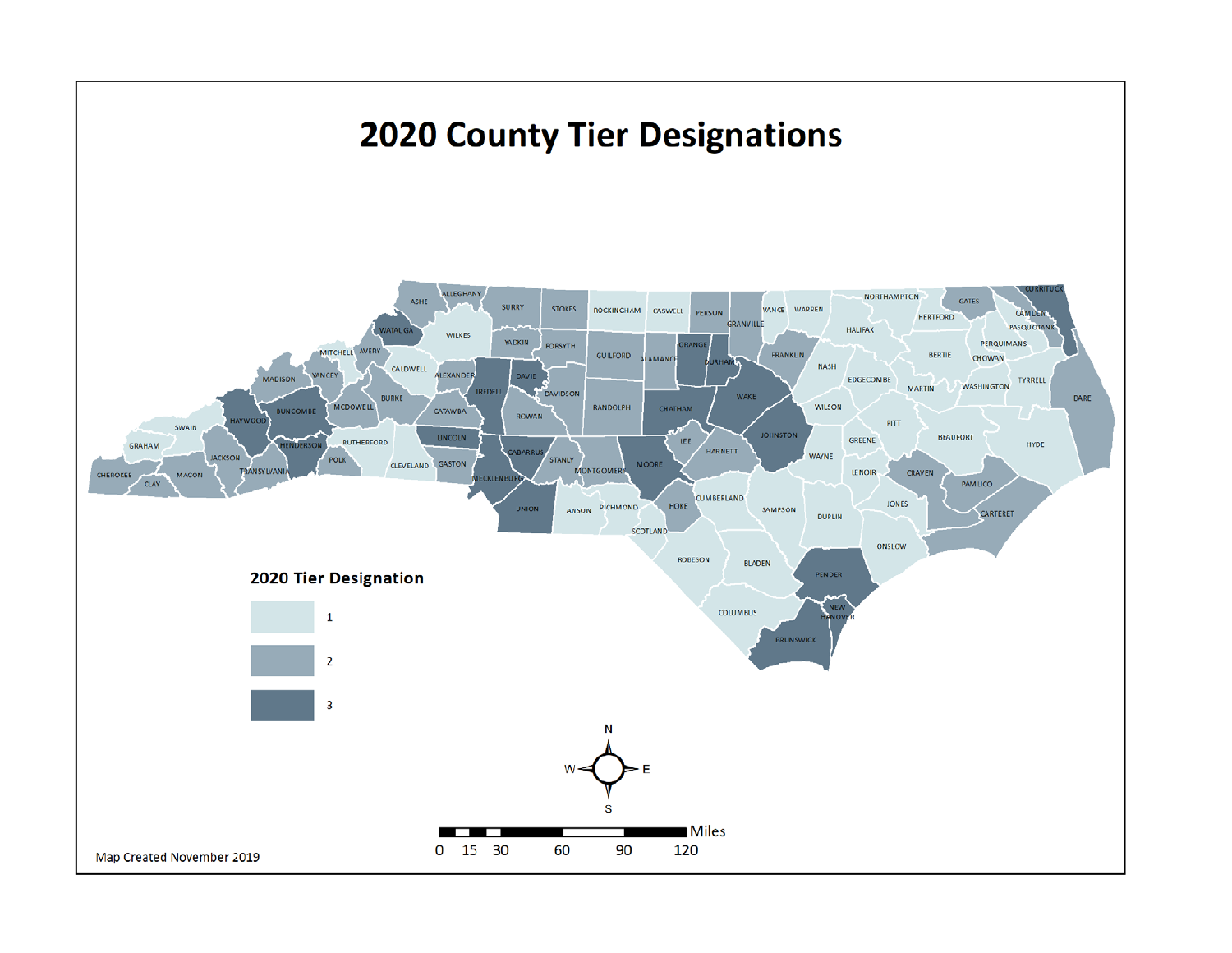# **2020 COUNTY DEVELOPMENT TIER RANKINGS (§ 143B-437.08)**

| <b>NEW</b><br><b>TIER</b> | <b>COUNTY</b>    |                | <b>Adjusted Property</b><br><b>Tax Base Per Capita</b><br>FY 2019-2020<br>Value | Rank           | <b>Population Growth</b><br><b>July 2015-July 2018</b><br>% Change | Rank           | <b>Median Household</b><br><b>Income</b><br>2017<br>Income | Rank                    | <b>Unemployment</b><br>12 Mth Avg<br><b>Nov 18-Oct 19</b><br>Rate | Rank                    | <b>County Rank</b><br>Sum | <b>ECONOMIC</b><br><b>DISTRESS</b><br><b>RANK</b><br>$(H1 = most$<br>distressed) | 2020<br><b>TIERS</b> |  |
|---------------------------|------------------|----------------|---------------------------------------------------------------------------------|----------------|--------------------------------------------------------------------|----------------|------------------------------------------------------------|-------------------------|-------------------------------------------------------------------|-------------------------|---------------------------|----------------------------------------------------------------------------------|----------------------|--|
|                           | <b>ALAMANCE</b>  |                | \$82,428<br>39                                                                  |                | 6.44%<br>95                                                        |                | \$47,914                                                   | 61                      | 3.87%                                                             | 70                      | 265                       | 75                                                                               | $\overline{2}$       |  |
|                           | ALEXANDER        |                | \$72,519                                                                        | 19             | 1.86%                                                              | 53             | \$48,577                                                   | 64                      | 3.45%                                                             | 96                      | 232                       | 57                                                                               | $\overline{2}$       |  |
|                           | <b>ALLEGHANY</b> |                | \$143,860                                                                       | 87             | 1.65%                                                              | 49             | \$38,994                                                   | 17                      | 4.88%                                                             | 26                      | 179                       | 44                                                                               | $\overline{2}$       |  |
|                           | <b>ANSON</b>     |                | \$79,390<br>34                                                                  |                | 0.56%                                                              | 32             | \$41,266                                                   | 29                      | 4.50%                                                             | 39                      | 134                       | 25                                                                               | $\mathbf{1}$         |  |
|                           | <b>ASHE</b>      |                | \$142,419<br>86                                                                 |                | 2.29%                                                              | 58             | \$40,611                                                   | 24                      | 3.87%                                                             | 71                      | 239                       | 63                                                                               | $\overline{2}$       |  |
|                           | <b>AVERY</b>     |                | \$250,649                                                                       | 99             | 1.47%                                                              | 47             | \$40,682                                                   | 25                      | 3.83%                                                             | 73                      | 244                       | 65                                                                               | $\overline{2}$       |  |
|                           | <b>BEAUFORT</b>  |                | \$119,210                                                                       | 69             | $-0.29%$                                                           | 20             | \$43,497                                                   | 40                      | 4.81%                                                             | 30                      | 159                       | 36                                                                               | $\mathbf{1}$         |  |
|                           | <b>BERTIE</b>    |                | \$71,981                                                                        | 16             | $-2.32%$                                                           | 8              | \$33,022                                                   | 1                       | 4.97%                                                             | 24                      | 49                        | 6                                                                                | $\mathbf 1$          |  |
|                           | <b>BLADEN</b>    |                | \$80,671                                                                        | 35             | $-0.95%$                                                           | 15             | \$38,059                                                   | 14                      | 5.08%                                                             | 22                      | 86                        | 13                                                                               | $\mathbf 1$          |  |
|                           | <b>BRUNSWICK</b> |                | \$187,383                                                                       | 93             | 11.50%                                                             | 100            | \$56,227                                                   | 85                      | 5.17%                                                             | 18                      | 296                       | 81                                                                               | 3                    |  |
|                           | <b>BUNCOMBE</b>  |                | \$139,753                                                                       | 85             | 2.86%                                                              | 63             | \$50,271                                                   | 71                      | 3.05%                                                             | 100                     | 319                       | 87                                                                               | 3                    |  |
|                           | <b>BURKE</b>     | 24<br>\$75,486 |                                                                                 |                | 2.11%                                                              | 56             | \$42,179                                                   | 34                      | 3.81%                                                             | 74                      | 188                       | 46                                                                               | $\overline{2}$       |  |
|                           | <b>CABARRUS</b>  | \$109,668      |                                                                                 | 59             | 7.26%                                                              | 96             | \$62,167                                                   | 92                      | 3.65%                                                             | 86                      | 333                       | 92                                                                               | 3                    |  |
| ۷b                        | CALDWELL         |                | \$83,528                                                                        | 40             | 0.65%                                                              | 34             | \$44,798                                                   | 46                      | 4.24%                                                             | 47                      | 167                       | 40                                                                               | $\mathbf{1}$         |  |
|                           | <b>CAMDEN</b>    |                | \$105,062                                                                       | 56             | 2.70%                                                              | 61             | \$64,086                                                   | 96                      | 3.96%                                                             | 63                      | 276                       | 77                                                                               | $\overline{2}$       |  |
|                           | CARTERET         |                | \$213,343                                                                       | 96             | 1.37%                                                              | 44             | \$53,192                                                   | 81                      | 4.50%                                                             | 38                      | 259                       | 70                                                                               | $\overline{2}$       |  |
|                           | <b>CASWELL</b>   |                | \$73,206                                                                        | 21             | 0.47%                                                              | 31             | \$44,998                                                   | 48                      | 4.63%                                                             | 34                      | 134                       | 25                                                                               | $\mathbf{1}$         |  |
|                           | <b>CATAWBA</b>   |                | \$107,235                                                                       | 57             | 1.47%                                                              | 46             | \$53,348                                                   | 83                      | 3.70%                                                             | 82                      | 268                       | 76                                                                               | $\overline{2}$       |  |
|                           | <b>CHATHAM</b>   |                | \$143,914                                                                       | 88             | 7.28%                                                              | 97             | \$63,373                                                   | 95                      | 3.51%                                                             | 92                      | 372                       | 99                                                                               | 3                    |  |
|                           | <b>CHEROKEE</b>  |                | \$109,880                                                                       | 60             | 5.58%                                                              | 87             | \$38,283                                                   | 15                      | 4.57%                                                             | 36                      | 198                       | 49                                                                               | $\overline{2}$       |  |
|                           | <b>CHOWAN</b>    |                | \$102,850                                                                       | 55             | $-1.79%$                                                           | 9              | \$43,182                                                   | 39                      | 4.84%                                                             | 27                      | 130                       | 24                                                                               | $\mathbf{1}$         |  |
|                           | <b>CLAY</b>      |                | \$147,573                                                                       | 89             | 6.28%                                                              | 92             | \$43,684                                                   | 41                      | 4.68%                                                             | 33                      | 255                       | 68                                                                               | $\overline{2}$       |  |
|                           | <b>CLEVELAND</b> |                | \$86,298                                                                        | 46             | 1.42%                                                              | 45             | \$39,911                                                   | 21                      | 4.10%                                                             | 55                      | 167                       | 40                                                                               | $\mathbf{1}$         |  |
|                           | <b>COLUMBUS</b>  |                | \$72,351                                                                        | 18             | $-1.71%$                                                           | 10             | \$37,639                                                   | 11                      | 5.22%                                                             | 17                      | 56                        | 8                                                                                | $\mathbf{1}$         |  |
|                           | <b>CRAVEN</b>    |                | \$91,087                                                                        | 51             | 0.42%                                                              | 30             | \$51,390                                                   | 75                      | 4.31%                                                             | 44                      | 200                       | 51                                                                               | $\overline{2}$       |  |
|                           | CUMBERLAND       |                | \$69,356                                                                        | 10             | 0.83%                                                              | 36             | \$44,065                                                   | 43                      | 5.25%                                                             | 16                      | 105                       | 17                                                                               | $\mathbf{1}$         |  |
|                           | <b>CURRITUCK</b> |                | \$246,519                                                                       | 98             | 6.11%                                                              | 91             | \$62,397                                                   | 93                      | 3.74%                                                             | 79                      | 361                       | 98                                                                               | 3                    |  |
|                           | <b>DARE</b>      |                | \$389,059                                                                       | 100            | 3.47%                                                              | 69             | \$57,316                                                   | 88                      | 4.91%                                                             | 25                      | 282                       | 79                                                                               | $\overline{2}$       |  |
|                           | <b>DAVIDSON</b>  |                | \$84,427                                                                        | 43             | 2.24%                                                              | 57             | \$47,595                                                   | 58                      | 3.79%                                                             | 76                      | 234                       | 58                                                                               | $\overline{2}$       |  |
|                           | <b>DAVIE</b>     |                | \$108,094                                                                       | 58             | 3.25%                                                              | 67             | \$58,147                                                   | 89                      | 3.51%                                                             | 93                      | 307                       | 84                                                                               | 3                    |  |
|                           | <b>DUPLIN</b>    |                | \$72,740                                                                        | 20             | 0.01%                                                              | 26             | \$39,470                                                   | 19                      | 4.33%                                                             | 42                      | 107                       | 18                                                                               | $\mathbf{1}$         |  |
|                           | <b>DURHAM</b>    |                | \$121,546                                                                       | 73             | 4.88%                                                              | 82             | \$60,045                                                   | 91                      | 3.56%                                                             | 89                      | 335                       | 93                                                                               | 3                    |  |
|                           | <b>EDGECOMBE</b> |                | \$60,048                                                                        | $\overline{4}$ | $-2.92%$                                                           | $\overline{2}$ | \$35,130                                                   | $\overline{\mathbf{4}}$ | 6.14%                                                             | $\overline{\mathbf{r}}$ | $14\,$                    | $\mathbf 1$                                                                      | $\mathbf{1}$         |  |
|                           | <b>FORSYTH</b>   |                | \$95,170                                                                        | 53             | 2.99%                                                              | 65             | \$50,803                                                   | 73                      | 3.86%                                                             | 72                      | 263                       | 74                                                                               | $\overline{2}$       |  |
|                           | <b>FRANKLIN</b>  |                | \$76,667                                                                        | 25             | 6.28%                                                              | 93             | \$53,076                                                   | 79                      | 4.17%                                                             | 51                      | 248                       | 67                                                                               | $\overline{2}$       |  |
|                           | GASTON           |                | \$77,507                                                                        | 27             | 4.30%                                                              | 77             | \$50,016                                                   | 68                      | 3.93%                                                             | 65                      | 237                       | 60                                                                               | $\overline{2}$       |  |
| h <sub>R</sub>            | <b>GATES</b>     |                | \$76,923                                                                        | 26             | 2.33%                                                              | 59             | \$50,164                                                   | 69                      | 4.20%                                                             | 49                      | 203                       | 52                                                                               | $\overline{2}$       |  |
|                           | GRAHAM           |                | \$133,543                                                                       | 80             | $-0.74%$                                                           | 16             | \$37,748                                                   | 12                      | 5.61%                                                             | 11                      | 119                       | 19                                                                               | $\mathbf{1}$         |  |
|                           | <b>GRANVILLE</b> |                | \$71,353                                                                        | 12             | 4.25%                                                              | 76             | \$53,142                                                   | 80                      | 3.49%                                                             | 94                      | 262                       | 72                                                                               | $\overline{2}$       |  |
|                           | GREENE           |                | \$58,913                                                                        | $\overline{2}$ | 1.00%                                                              | 41             | \$40,131                                                   | 22                      | 3.97%                                                             | 61                      | 126                       | 21                                                                               | $\mathbf{1}$         |  |
|                           | <b>GUILFORD</b>  |                | \$95,094                                                                        | 52             | 3.46%                                                              | 68             | \$52,284                                                   | 78                      | 4.23%                                                             | 48                      | 246                       | 66                                                                               | $\overline{2}$       |  |
|                           | <b>HALIFAX</b>   |                | \$71,960                                                                        | 15             | $-1.52%$                                                           | 12             | \$34,027                                                   | 3                       | 5.93%                                                             | 9                       | 39                        | 4                                                                                | $\mathbf{1}$         |  |
|                           | <b>HARNETT</b>   |                | \$63,515                                                                        | 5              | 4.87%                                                              | 81             | \$51,406                                                   | 76                      | 4.78%                                                             | 31                      | 193                       | 48                                                                               | $\overline{2}$       |  |
|                           | <b>HAYWOOD</b>   |                | \$119,356                                                                       | 70             | 3.95%                                                              | 74             | \$47,872                                                   | 60                      | 3.47%                                                             | 95                      | 299                       | 82                                                                               | 3                    |  |
|                           | <b>HENDERSON</b> |                | \$125,694                                                                       | 75             | 4.47%                                                              | 79             | \$51,314                                                   | 74                      | 3.39%                                                             | 99                      | 327                       | 89                                                                               | 3                    |  |
|                           | <b>HERTFORD</b>  |                | \$64,847                                                                        | 7              | $-1.42%$                                                           | 13             | \$38,786                                                   | 16                      | 5.38%                                                             | 13                      | 49                        | 6                                                                                | $\mathbf{1}$         |  |
| h <sub>R</sub>            | <b>HOKE</b>      |                | \$65,318                                                                        | 8              | 4.43%                                                              | 78             | \$50,777                                                   | 72                      | 5.14%                                                             | 20 <sub>2</sub>         | 178                       | 43                                                                               | $\overline{2}$       |  |
|                           | <b>HYDE</b>      |                | \$203,753                                                                       | 94             | $-2.80%$                                                           | 4 <sup>1</sup> | \$41,214                                                   | 28                      | 8.24%                                                             | 1                       | 127                       | 22                                                                               | $\mathbf{1}$         |  |
|                           | <b>IREDELL</b>   |                | \$131,779                                                                       | 78             | 5.27%                                                              | 83             | \$56,559                                                   | 86                      | 3.67%                                                             | 85                      | 332                       | 91                                                                               | 3                    |  |
|                           | <b>JACKSON</b>   |                | \$205,846                                                                       | 95             | 5.36%                                                              | 85             | \$46,113                                                   | 51                      | 4.26%                                                             | 45                      | 276                       | 77                                                                               | $\overline{2}$       |  |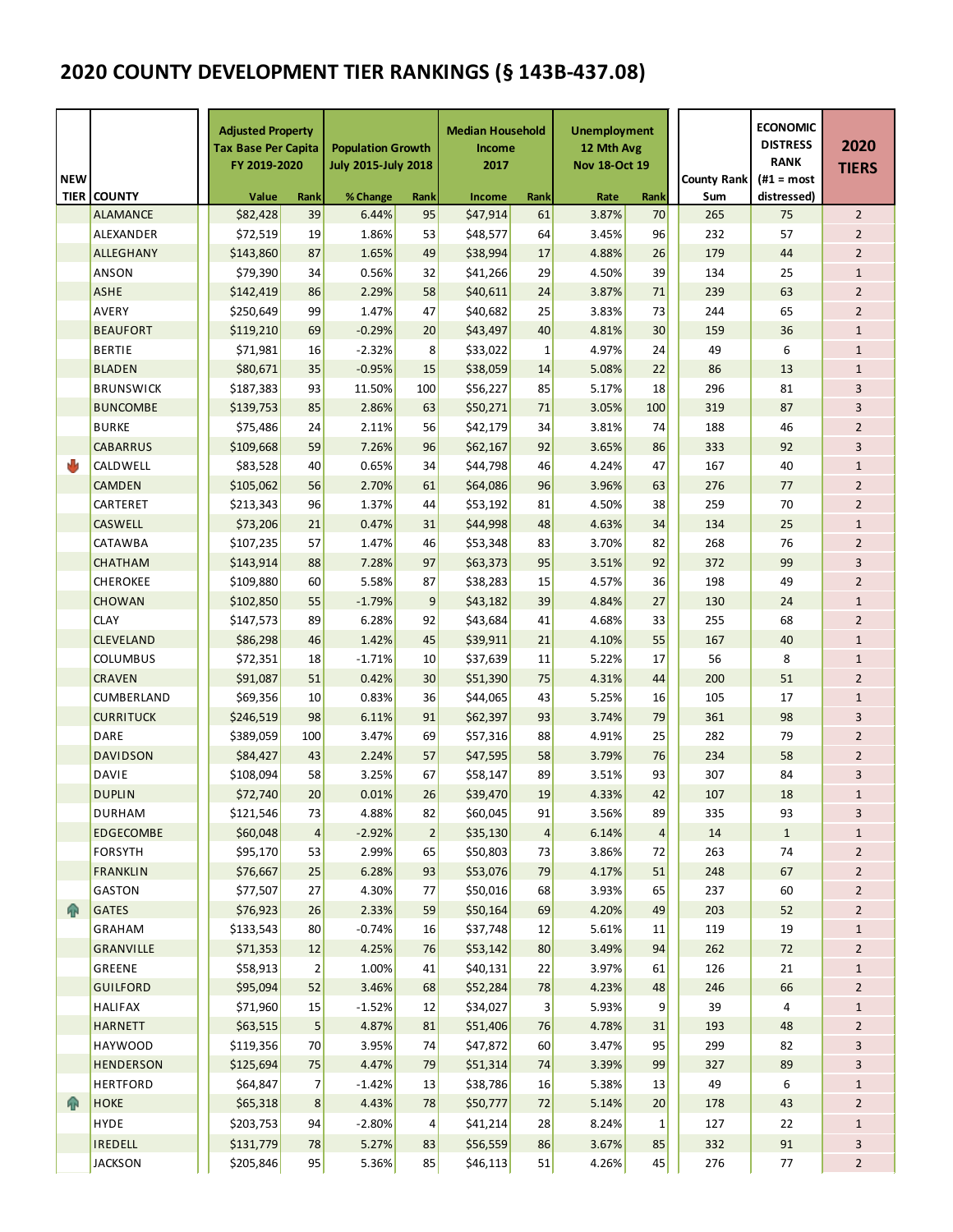|   | <b>JOHNSTON</b>       | \$86,007              | 45                        | 8.83%          | 99               | \$58,647             | 90             | 3.76%          | 78                      | 312        | 85             | 3              |
|---|-----------------------|-----------------------|---------------------------|----------------|------------------|----------------------|----------------|----------------|-------------------------|------------|----------------|----------------|
|   | <b>JONES</b>          | \$86,547              | 47                        | $-0.09%$       | 22               | \$41,523             | 31             | 4.18%          | 50                      | 150        | 32             | $\mathbf{1}$   |
|   | <b>LEE</b>            | \$89,206              | 49                        | 3.60%          | 72               | \$53,297             | 82             | 4.60%          | 35                      | 238        | 62             | $\overline{2}$ |
|   | LENOIR                | \$72,162              | 17                        | $-2.35%$       | $\overline{7}$   | \$39,411             | 18             | 3.98%          | 60                      | 102        | 15             | $\mathbf{1}$   |
|   | <b>LINCOLN</b>        | \$113,790             | 65                        | 4.72%          | 80               | \$57,042             | 87             | 3.58%          | 88                      | 320        | 88             | 3              |
|   | <b>MACON</b>          | \$217,618             | 97                        | 3.73%          | 73               | \$42,456             | 36             | 4.05%          | 56                      | 262        | 72             | $\overline{2}$ |
|   | <b>MADISON</b>        | \$111,025             | 61                        | 2.86%          | 62               | \$41,891             | 32             | 3.73%          | 80                      | 235        | 59             | $\overline{2}$ |
|   | <b>MARTIN</b>         | \$83,915              | 41                        | $-1.19%$       | 14               | \$37,225             | 10             | 5.32%          | 15                      | 80         | 10             | $\mathbf{1}$   |
|   | <b>MCDOWELL</b>       | \$82,230              | 38                        | 2.04%          | 55               | \$42,853             | 37             | 3.91%          | 68                      | 198        | 49             | $\overline{2}$ |
|   | MECKLENBURG           | \$134,056             | 82                        | 5.29%          | 84               | \$65,750             | 97             | 3.72%          | 81                      | 344        | 95             | 3              |
|   | <b>MITCHELL</b>       | \$112,837             | 63                        | 0.24%          | 28               | \$40,589             | 23             | 4.84%          | 28                      | 142        | 31             | $\mathbf{1}$   |
|   | <b>MONTGOMERY</b>     | \$117,538             | 68                        | $-0.01%$       | 25               | \$43,695             | 42             | 4.13%          | 53                      | 188        | 46             | $\overline{2}$ |
|   | <b>MOORE</b>          | \$126,579             | 76                        | 5.56%          | 86               | \$62,781             | 94             | 3.96%          | 62                      | 318        | 86             | 3              |
|   | <b>NASH</b>           | \$78,830              | 33                        | 1.24%          | 43               | \$47,597             | 59             | 5.01%          | 23                      | 158        | 35             | $\mathbf{1}$   |
|   | <b>NEW HANOVER</b>    | \$151,659             | 90                        | 5.77%          | 88               | \$53,692             | 84             | 3.70%          | 83                      | 345        | 96             | 3              |
|   | <b>NORTHAMPTON</b>    | \$101,793             | 54                        | $-2.77%$       | 5                | \$36,190             | 7              | 5.38%          | 14                      | 80         | 10             | $\mathbf{1}$   |
| 西 | <b>ONSLOW</b>         | \$70,092              | 11                        | 2.46%          | 60               | \$49,634             | 66             | 4.82%          | 29                      | 166        | 39             | $\mathbf{1}$   |
|   | ORANGE                | \$125,482             | 74                        | 3.49%          | 70               | \$69,422             | 98             | 3.45%          | 97                      | 339        | 94             | 3              |
|   | <b>PAMLICO</b>        | \$138,544             | 83                        | 1.89%          | 54               | \$48,410             | 62             | 4.02%          | 58                      | 257        | 69             | $\overline{2}$ |
|   | PASQUOTANK            | \$84,633              | 44                        | 0.73%          | 35               | \$46,709             | 54             | 4.77%          | 32                      | 165        | 37             | $\mathbf{1}$   |
|   | <b>PENDER</b>         | \$119,710             | 71                        | 7.82%          | 98               | \$52,187             | 77             | 4.11%          | 54                      | 300        | 83             | 3              |
|   | PERQUIMANS            | \$133,222             | 79                        | $-0.36%$       | 18               | \$45,011             | 49             | 5.14%          | 19                      | 165        | 37             | $\mathbf{1}$   |
|   | <b>PERSON</b>         | \$113,343             | 64                        | 1.69%          | 52               | \$50,269             | 70             | 4.36%          | 41                      | 227        | 56             | $\overline{2}$ |
| U | PITT                  | \$71,396              | 13                        | 1.69%          | 51               | \$46,229             | 52             | 4.38%          | 40                      | 156        | 33             | $1\,$          |
|   | <b>POLK</b>           | \$133,837             | 81                        | 3.06%          | 66               | \$45,587             | 50             | 3.94%          | 64                      | 261        | 71             | $\overline{2}$ |
|   | RANDOLPH              | \$77,948              | 29                        | 0.89%          | 37               | \$44,207             | 44             | 3.92%          | 66                      | 176        | 42             | $\overline{2}$ |
|   | <b>RICHMOND</b>       | \$74,745              | 22                        | $-0.36%$       | 17               | \$36,401             | 8              | 5.49%          | 12                      | 59         | 9              | $1\,$          |
|   | <b>ROBESON</b>        | \$51,236              | 1                         | $-1.55%$       | 11               | \$33,714             | $\overline{2}$ | 5.72%          | 10                      | 24         | $\overline{2}$ | $\mathbf{1}$   |
|   | <b>ROCKINGHAM</b>     | \$78,509              | 30                        | $-0.34%$       | 19               | \$46,247             | 53             | 4.57%          | 37                      | 139        | 28             | $\mathbf{1}$   |
|   | <b>ROWAN</b>          | \$88,642              | 48                        | 1.55%          | 48               | \$47,541             | 56             | 4.02%          | 57                      | 209        | 53             | $\overline{2}$ |
|   | <b>RUTHERFORD</b>     | \$90,898              | 50                        | 1.18%          | 42               | \$40,758             | 26             | 5.13%          | 21                      | 139        | 28             | $\mathbf{1}$   |
|   | SAMPSON               | \$71,502              | 14                        | 0.32%          | 29               | \$41,951             | 33             | 3.99%          | 59                      | 135        | 27             | $\mathbf{1}$   |
|   | <b>SCOTLAND</b>       | \$63,551              | 6                         | $-0.01%$       | 24               | \$37,947             | 13             | 7.00%          | $\overline{\mathbf{c}}$ | 45         | 5              | $\mathbf{1}$   |
|   | <b>STANLY</b>         | \$77,849              | 28                        | 3.51%          | 71               | \$49,871             | 67             | 3.77%          | 77                      | 243        | 64             | $\overline{2}$ |
|   | <b>STOKES</b>         | \$84,426              | 42                        | $-0.18%$       | 21               | \$48,748             | 65             | 3.69%          | 84                      | 212        | 54             | $\overline{2}$ |
| 仆 | <b>SURRY</b>          | \$78,540              | 31                        | 0.96%          | 39               | \$43,023             | 38             | 3.81%          | 75                      | 183        | 45             | $\overline{2}$ |
|   | SWAIN                 | \$111,610             | 62                        | $-2.86%$       | 3 <sup>2</sup>   | \$41,407             | 30             | 4.26%          | 46                      | 141        | 30             | $\mathbf{1}$   |
|   | TRANSYLVANIA          | \$168,659             | 92                        | 4.12%          | 75               | \$47,587             | 57             | 3.91%          | 67                      | 291        | 80             | $\overline{2}$ |
|   | TYRRELL               | \$116,824             | 67                        | 0.22%          | 27               | \$35,223             | 5              | 6.23%          | 3                       | 102        | 15             | 1              |
|   | <b>UNION</b>          | \$116,002             | 66                        | 6.03%          | 89               | \$77,875             | 100            | 3.53%          | 91                      | 346        | 97             | 3              |
|   | <b>VANCE</b>          | \$59,099              | $\ensuremath{\mathsf{3}}$ | 1.68%          | 50               | \$39,847             | 20             | 5.95%          | $\overline{7}$          | 80         | 10             | $\mathbf{1}$   |
|   | WAKE                  | \$139,686             | 84                        | 6.36%          | 94               | \$77,641             | 99             | 3.45%          | 98                      | 375        | 100            | 3              |
|   | <b>WARREN</b>         | \$120,986             | 72                        | $-2.43%$       | $\boldsymbol{6}$ | \$36,831             | 9              | 5.93%          | 8                       | 95         | 14             | $\mathbf{1}$   |
|   | WASHINGTON            | \$75,041              | 23                        | $-2.99%$       | 1                | \$36,171             | 6              | 6.08%          | 5                       | 35         | 3              | 1              |
|   | <b>WATAUGA</b>        | \$159,996             | 91                        | 6.11%          | 90               | \$48,417             | 63             | 3.64%          | 87                      | 331        | 90             | 3              |
|   | WAYNE                 | \$66,986              | 9                         | $-0.03%$       | 23               | \$44,592             | 45             | 4.32%          | 43                      | 120        | 20             | $\mathbf{1}$   |
| 西 | <b>WILKES</b>         | \$82,130              | 37                        | 0.62%          | 33               | \$42,453             | 35             | 4.14%          | 52                      | 157        | 34             | $\mathbf{1}$   |
|   | WILSON                | \$82,119              | 36                        | 0.90%          | 38               | \$44,825             | 47             | 5.99%          | 6                       | 127        | 22             | $\mathbf{1}$   |
|   | YADKIN<br>YANCEY      | \$78,595<br>\$128,920 | 32<br>77                  | 0.98%<br>2.92% | 40               | \$46,885             | 55<br>27       | 3.55%<br>3.88% | 90<br>69                | 217<br>237 | 55<br>60       | $\overline{2}$ |
|   | <b>NORTH CAROLINA</b> | \$109,067             |                           | 3.58%          | 64               | \$41,053<br>\$52,797 |                | 3.99%          |                         |            |                | $\overline{2}$ |
|   |                       |                       |                           |                |                  |                      |                |                |                         |            |                |                |